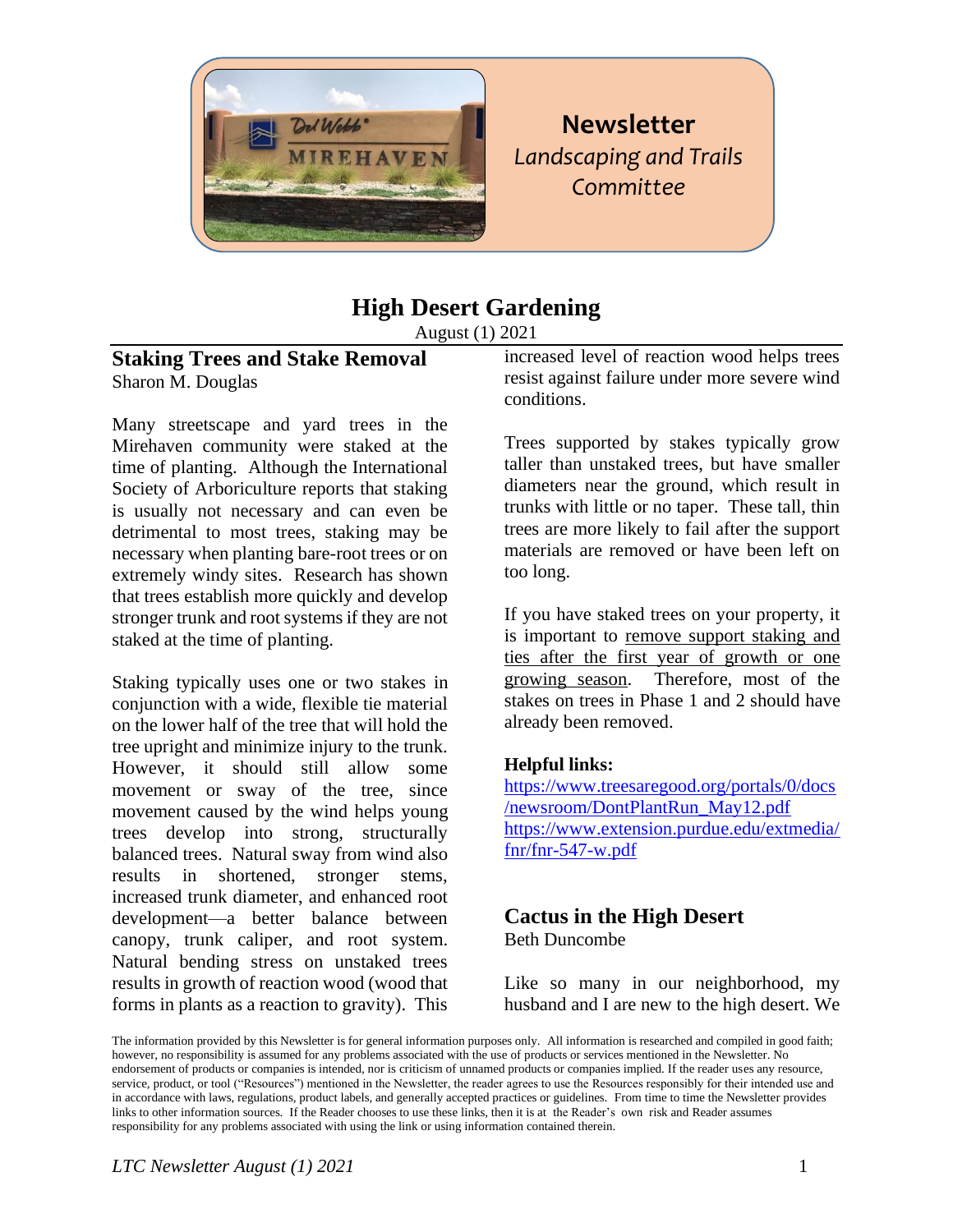moved from the Las Vegas NV desert where we actively engaged in beautiful xeriscape planting for our garden. We now live in a very different desert and are learning so much about the high desert. For example, barrel cactus and saguaros grew well outdoors all year in Las Vegas; not so well here.



(Pictures from our garden) Top Left*-Trichocereus* hybrid "Cherry Red" Bottom Left*-Theocactus bicolor* (Glory of Texas) Top Right*-Theocactus bicolor* (Glory of Texas) Middle Right*-Astrophytum ornatum* (Monks Hood) Bottom Right*-Astrophytum capricome* (Goat's Horn)

In February, a year ago (right before the world shut down), we visited a cactus and succulent expert in Tucson who had spent thirty years in the high deserts of Mexico studying the plants. We bought about 10 different cacti and succulents from him and planted them in our small, front courtyard. Beginning this past February, our cacti began to bloom and have continued blooming prolifically into August. They are the most beautiful and active cactus flowers I have ever seen, and they seem to thrive here.



*Mammiliaria melanocentra*



*Echinocereus triglochidiatus* **(**King Cup Hedgehog)

#### **Resources:**

This link on 505 Outside has beautiful pictures of cactus and other high desertfriendly plants.

[https://www.505outside.com/plants/desert](https://www.505outside.com/plants/desert-accents/)[accents/](https://www.505outside.com/plants/desert-accents/)

The Albuquerque Cactus and Succulent Society of New Mexico-a local organization that showcases and provides information about cactus and succulents in the high desert. Their site contains beautiful pictures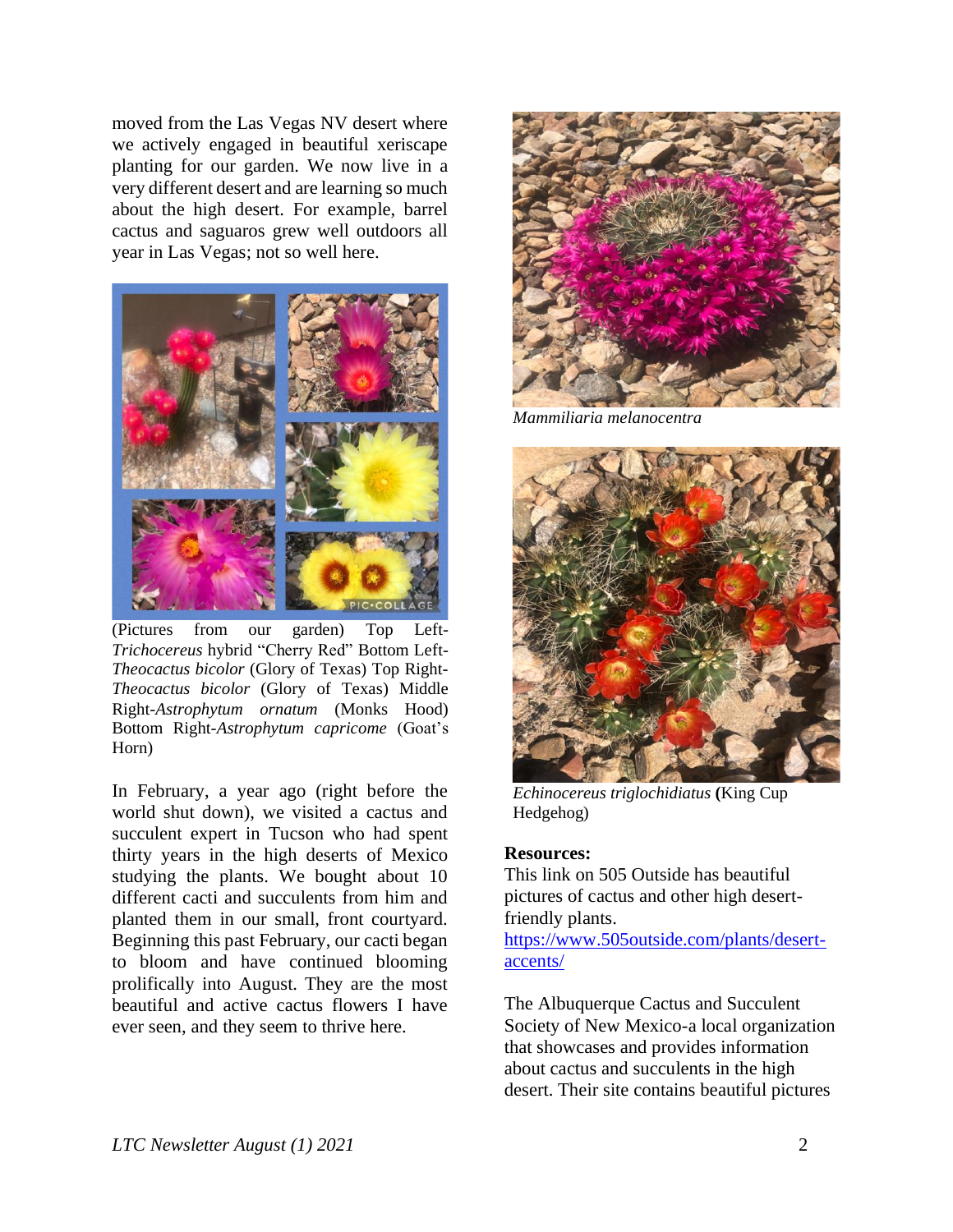of many different kinds of cactus. [https://www.new-mexico.cactus-society.org](https://www.new-mexico.cactus-society.org/)

Santa Fe Cactus and Succulent Society will begin in person meetings in September [https://www.santafecactusclub.org](https://www.santafecactusclub.org/)

## **Spittlebugs**

Sharon M. Douglas

Have you recently seen what looks like spit or foam on your rosemary or cherry salvia? This "spittle" is an indication of an infestation of spittlebugs. Aside from the ick factor, these insects are considered more nuisance than life-threatening pests. Spittlebugs have a broad host range that includes many ornamental plants as well as small fruits, herbs, and vegetables.



Spittlebug on culinary rosemary.



Photo: Clemson University - USDA Cooperative Extension Slide Series, Bugwood.org Spittlebug on pine.

Spittlebugs have three life stages: egg, nymph, and adult. In early spring, the nymphs emerge from overwintering eggs. These nymphs are the larval or young form of the adult insect called a froghopper. Nymphs feed on the xylem or water-transport system of the tender, succulent tissues of a plant. Since xylem fluid is not very rich in amino acids, the nymphs must process large quantities of sap in order to get the compounds they require for growth and development. They produce the frothy "spit" mixture by mixing air with their vast quantities of fluid excretions—this is not out their mouth, so it technically isn't spit. Spittle masses can be up to  $\frac{3}{4}$  inch in diameter.



Photo: Whitney Cranshaw, Colorado State University, Bugwood.org Spittlebug nymph.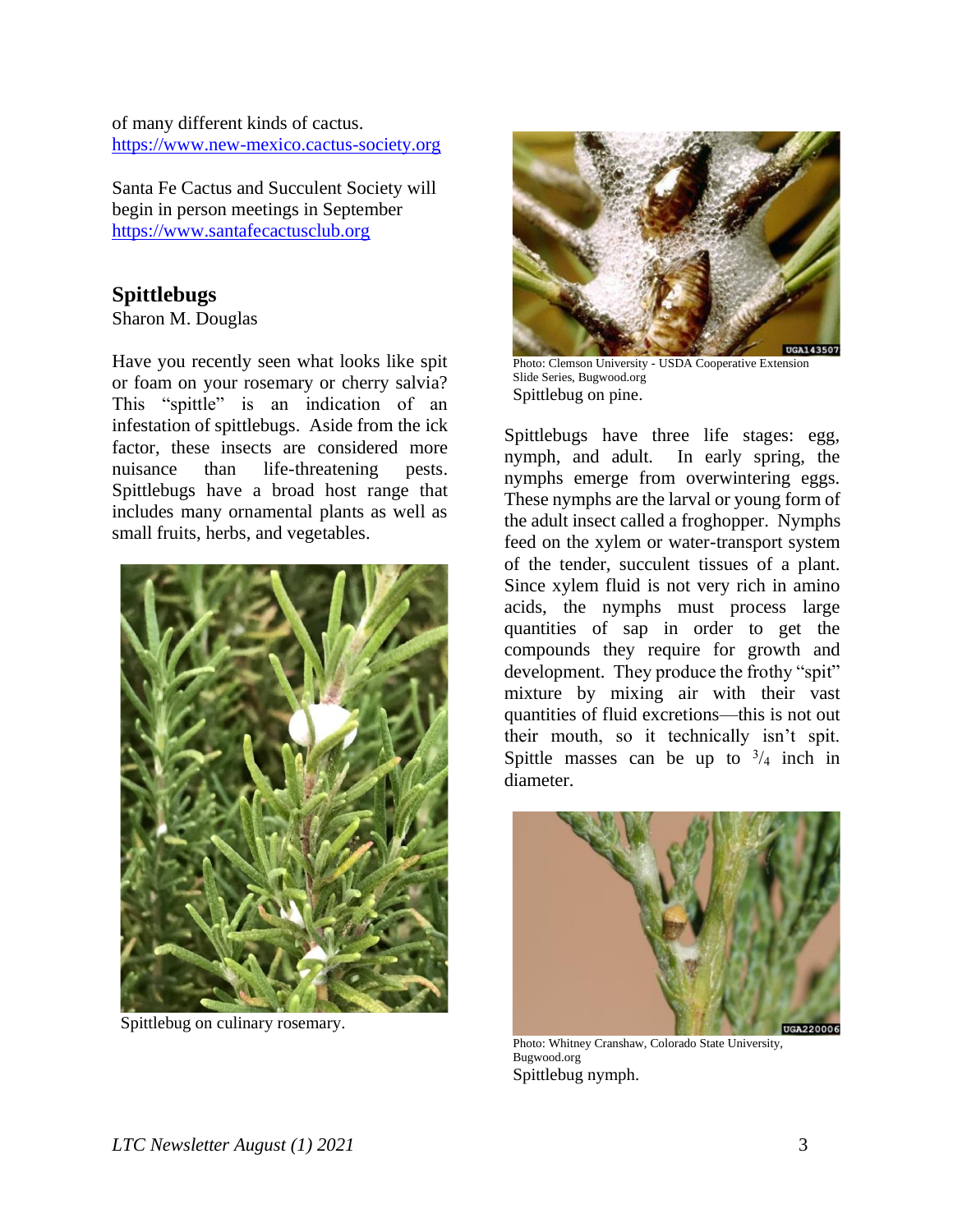

Photo: Louis Tedders, USDA Agricultural Research Service, Bugwood.org Pecan spittlebug adult.

The foam serves several purposes—it protects nymphs from predators, provides insulation from temperature extremes and low humidity typical of our New Mexico environment, so the tender nymphs do not dry out, and also provides protection from pesticides.

Feeding is usually more a cosmetic or curiosity factor, but it can cause some distortion and stunting of the tissues if the population is very heavy. Fortunately, feeding by the nymphs is fairly short-lived, 5- 8 weeks. Nymphs molt into adults in summer and emerge from spittle masses.



Photo: John Ruter, University of Georgia, Bugwood.org Heavy feeding damage from spittlebugs.

Adult spittlebugs are  $\sim$ <sup>1</sup>/<sub>4</sub>-<sup>1</sup>/<sub>3</sub> inch long. They are usually not even seen because they do not produce spittle when feeding so they do not attract attention. They start out green and then turn brown or grey and are similar to leafhoppers, but fatter. They are called froghoppers because they have enlarged hind legs and often fly or jump when disturbed. Adults move to nearby grasses or broadleaf weeds and can be long-lived, up to 6 months. The adult females return to their preferred host, often plants in your garden or landscape, in early fall and lay clusters of eggs in plant debris or in leaves and stems. Depending on the species, there is usually one generation per year and the eggs overwinter in the leaf litter, leaves, and stems. There is no effective way to prevent future infestations from year to year.

As a plant pathologist, I should note that although spittlebugs are considered more nuisance than life-threatening pests, there are some reports in the scientific literature that they can transmit the fastidious bacterium, *Xylella fastidiosa*. This pathogen can cause serious decline and death of many plant hosts, and among the diseases it causes are Pierce's disease of grapevine, phony peach, and bacterial leaf scorch. Research is ongoing on the potential importance of spittlebugs in spreading this pathogen in gardens and landscapes, although I haven't found evidence that this pathogen is associated with any issues in our Mirehaven community.

Spittlebugs rarely need to be managed. They are often controlled by nature: adults are fed upon by birds; nymphs are assaulted by a number of common other arthropods, such as assassin bugs and spiders; and eggs and nymphs are attacked by several types of parasitic wasps.

Other management strategies include removing weeds near your gardens to eliminate potential food sources, handpicking them, and spraying them with strong blasts of water to dislodge nymphs from the